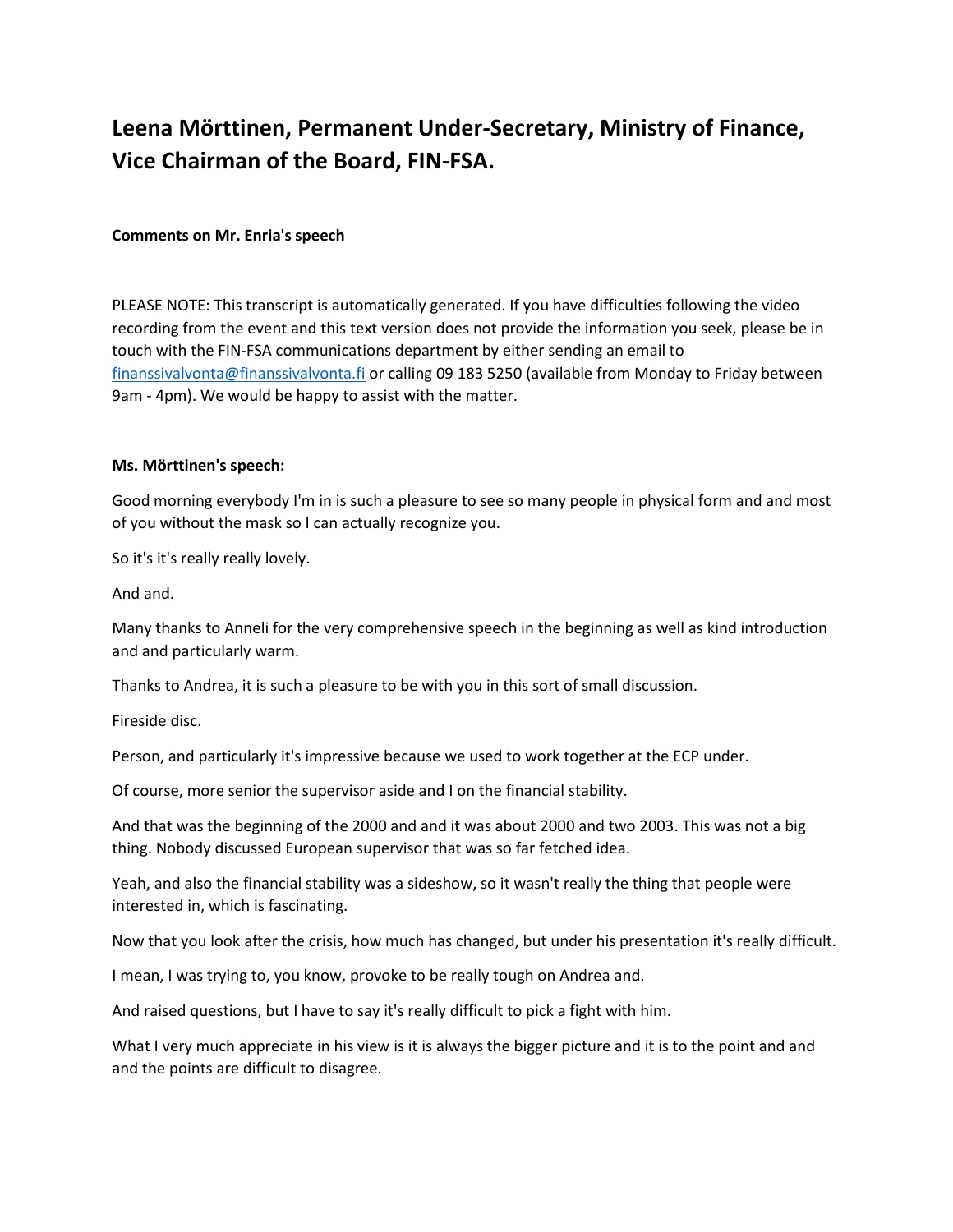But let me see if I can find something that we could sort of get the audience as well a little bit warmed up to ask questions from us as well.

So I've been wondering about not only due to the presentation that Andrea gave and the the you know the kind request to come and speak here about the new normal that we are entering.

And really, the way I see and you know, I'm a pessimistic Finn so I always see the risks rather than anything else.

But it is a world of of elephants in the room.

It is a world of grey rhinos, and it is the world of black Swans.

And that's all that also comprises of how banks you think about their risk management.

And of course us all think about what sort of world we are building in.

So the Gray rhinos, of course, are the perhaps the most problematic ones because they are the problems that we know exist, but we just don't want to deal with them very much because they are difficult.

And the black Swans.

Other unknown unknowns.

So we just have to prepare them by buffering up and elephants are the ones that we don't want to even discuss in the same room and that shows.

I mean, Andre was referring to already the banking union finalization of it, or taking it deeper.

Many of the difficulties many elephants in the room are actually political issues.

Economic economists would have already solved them.

It is politically difficult to push certain things forward and one has to agree.

Of course, that those matter because in the end of the day, all that we have that all that really matters is political stability as we know.

But you know, when I gave the speech is you know before just after you know before pandemic.

But just after the financial crisis, the global financial crisis started.

I used this cartoon where there was this guy jumping out of a skyscraper and landing on a taxpayer.

And if I sum up I I'm not only talking about the world after pandemic, I'm I'm sort of talking about the world after the global financial crisis, the world after euro crisis and then pandemic summing those all up.

And if you look at what has happened to the government, is basically everything landed on the government.

So it was first a ban.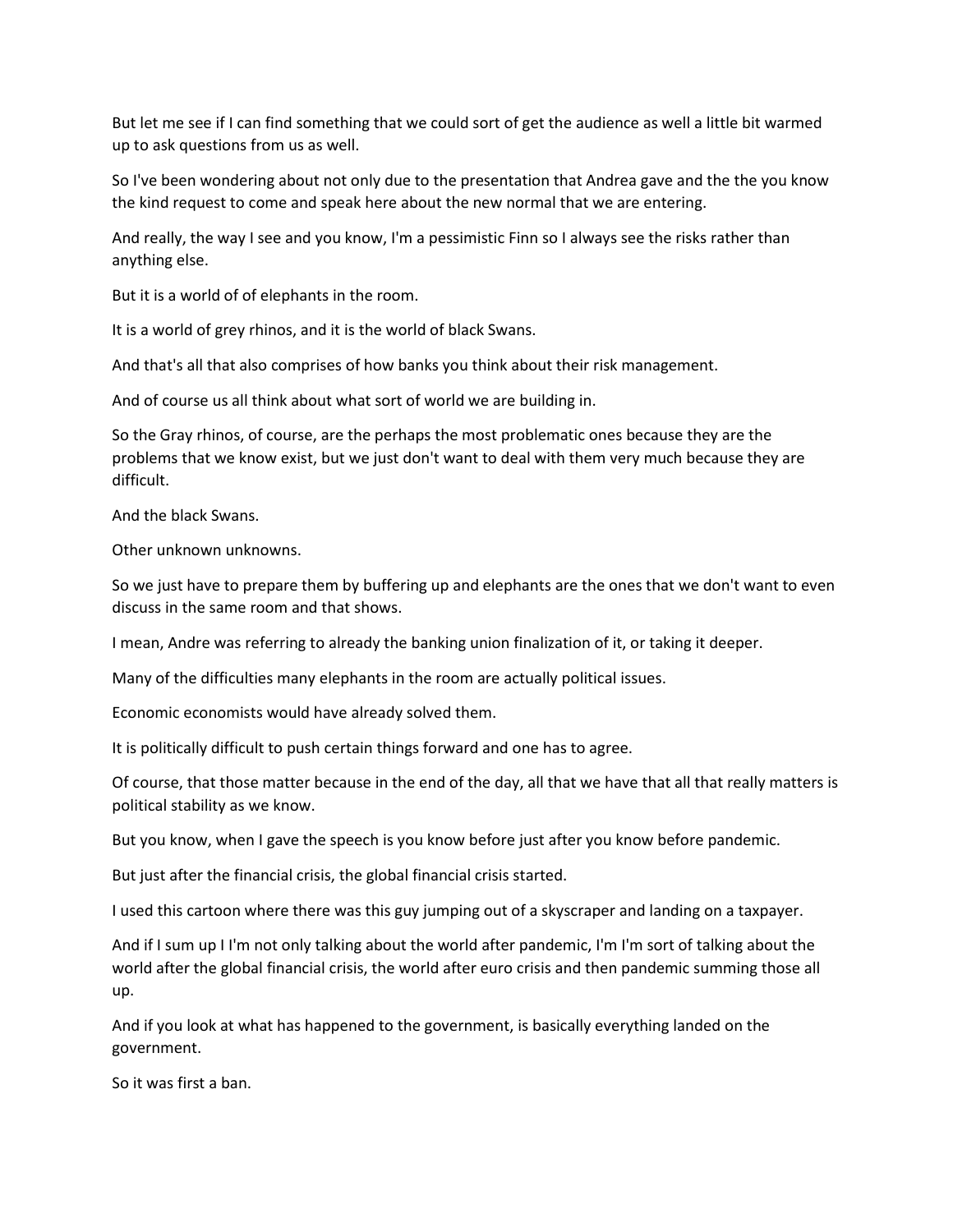And then of course, euro crisis.

Well, everybody landed on the central banks and then now after pandemic, non financial companies are have landed on on governments and that of course explains why banks are in such a good condition.

In addition to the fact that they have buffered up quite nicely due to the regulation that changed.

Now, what concerns me quite a bit.

And under referred to it showing the figures that and answered certain optimistic messages as well.

Is is.

There's a growing concern of the profitability of the banks.

It is really.

Excellent news to hear that the pandemic might actually result into something positive.

Which is banks really finally doing what we've been asking them to do, or rather ask their investors to push the banks to do.

To update their business models and take the digitalization seriously.

So one really have to be.

It is a great news and and really one has to appreciate what good comes from such a horrible thing like pandemic as this that we've been able to go on digital platforms to the extent that we have.

And actually that may result.

And banks be coming out of this in a better shape.

Actually doing what they are supposed to do.

Now under referred to the point that banks are, you know, there is a sort of a bit of a controversy between the large big tech companies and banks, but one has to of course realize that banks are information business companies.

They are information platforms before any big tech even existed.

So there's a natural tension between the two, and of course what we are asking as legislators and what supervisors are asking as regulators, is that they do their job better.

They were supposed to price.

The risk, and they didn't do that good of a job in the in the financial crisis.

Now, of course, after pandemic, nobody could have priced that one in.

But the question is they will have to start doing that better afterwards after this crisis after the final recover and and I'll, I'll briefly speak about the Basel 3 as well in this context.

But if you really look at it, it's the banks, central banks balance sheets that have grown in all.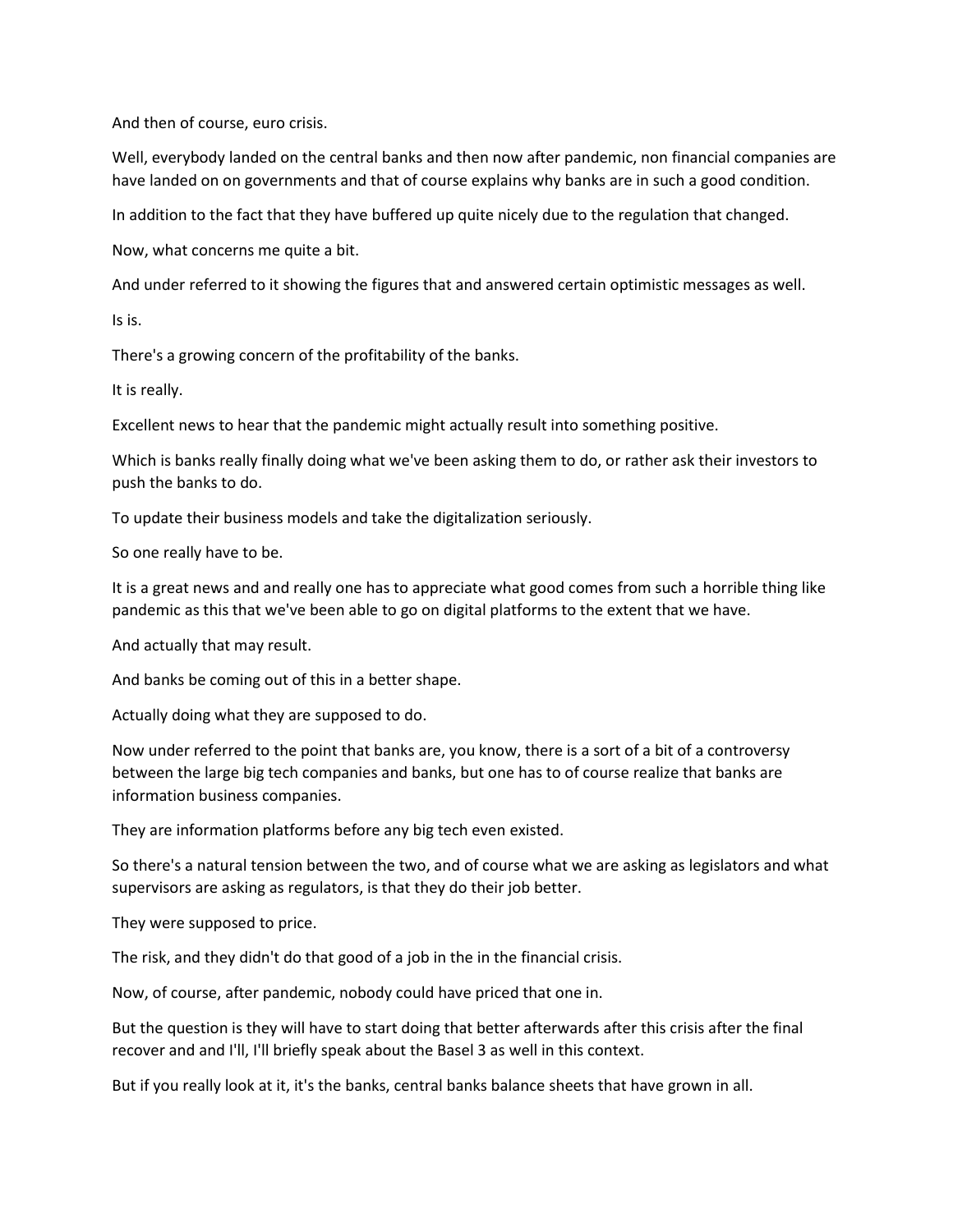Currently, and the governments have gotten more indebted and at the same time we hear with you know, the unhappiness with the Basel.

3 and unhappiness about the global competition, because let's face it as well.

One thing that I don't think underley and and Andrea mentioned, but really we have moved from the world of globalization to a world of.

Dear politics and to your economics, which is a completely different environment to try to do these things than it used to be because it used to be about the bigger cake for everybody.

So bigger piece of a pie.

Right, and now it very much.

Very often you know present it as if it was a winner, takes it all, or winners against the loser.

Stop game and that's that's much more difficult place globally as well to get things.

Done, but in any case there is also then, with the globalized pressures.

Of of, you know, having to get your business to better in a world that is geopolitical to try to push industrial policy for.

And I sometimes hear somewhat worrisome tones about industrial policy in Europe as well.

It should really be.

The finance should be about efficiency and and of course healthy competition in every industry is still something that I hope that we return back to after we get out of the COVID.

We were sort of I, I guess, part of the fact that it seems a bit like the regulatory pendulum.

It's it may be swinging.

A little bit back to where it started from, at least the tones are softer, have to do with the pandemic as a crisis, but also with the fact that the interest rates have been so low for so long and there has been an idea that they are lower for longer for quite a while, but I think the latest developments are.

Are worrisome, we see their energy prices increasing.

We see inflation picking up.

It may be transitory.

We all hope.

But it is, but one can't take anything like that for granted, and particularly with governs more indebted, we will have to take the indebtedness as well.

Seriously, and it is true that the both the public finances are stretched, but so are households so household indebtedness hasn't grown quite significantly in Finland. I think we are flirting with about 135.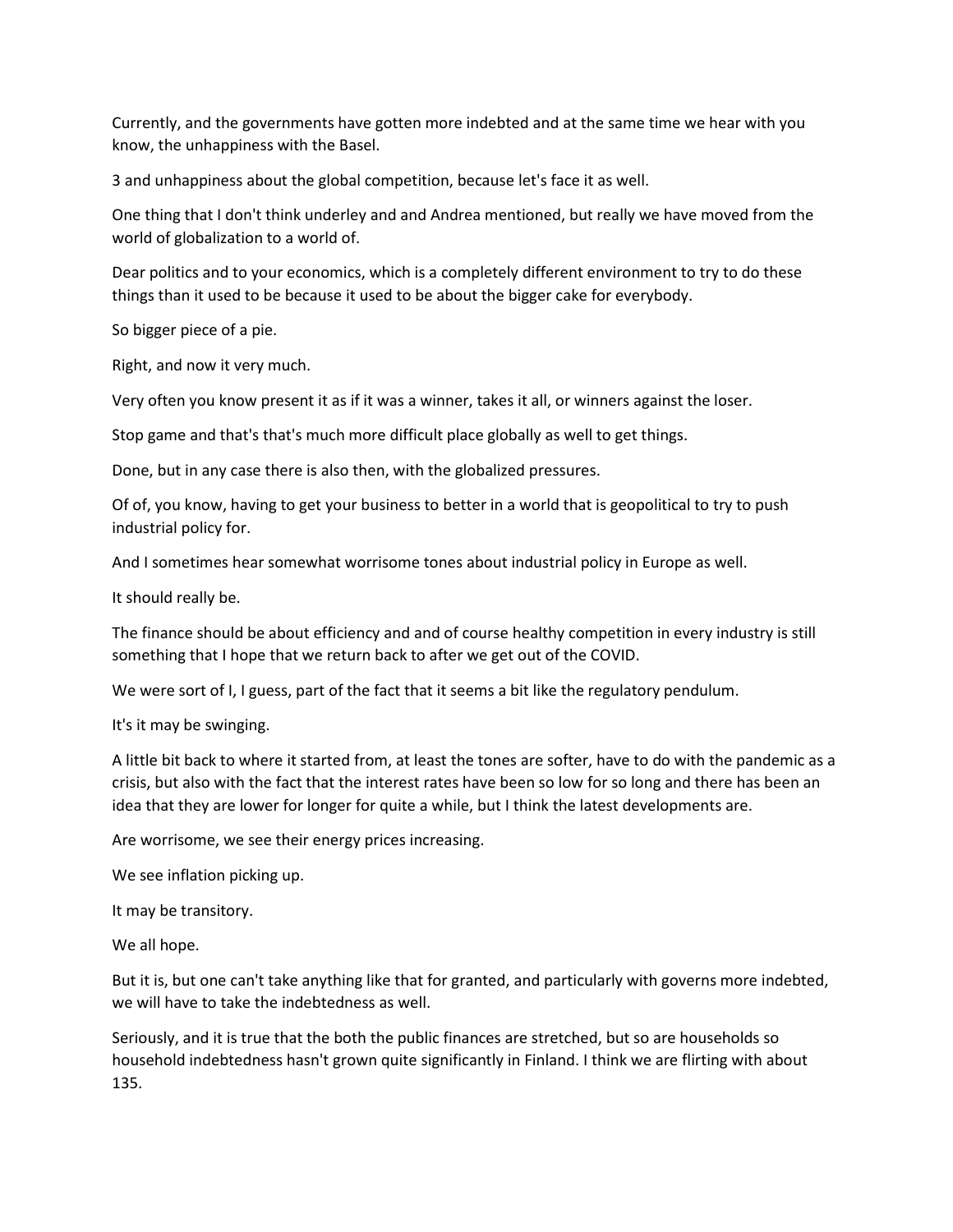To to our disposable income, which is much higher and continued increasing throughout the crisis.

So this is a sort of a thing that we have to tackle and take seriously as well.

Now the next steps in new Normal.

It is true that Finland approached this somewhat differently than in many other European countries, but of course the pandemic hit the countries also very differently.

Nordic Banks Capital liquidity has remained very strong throughout the crisis, and there has been no public moratorium.

Issued so basically, and I think the asset quality has remained good.

But it is very encouraging to hear from Andrea as well that the states too.

Of loans that they are now recognized as well by the European banks and and and we start getting a handle what the quality of the assets are in the banking sector.

In general, it is extremely important to understand where the risks lie and what they are about, because that's that's something that banks should do themselves and and and obviously.

They are now starting to so thank you for the supervisors for doing a good job.

But of course, the public sector measures are still the main explanatory factor why the banks are doing so well, because the buffers were not really forced to be used due to the fact that the non financial sector got so much relief and help in the situation.

The economic impact of the crisis was less than we expected in Finland, so the four was minus 2.9% GDP growth wise in 2020, much less than what we feared. But now, of course, the key question is.

This you know, we see we've done a lot of measures next generation.

EU is helping you to recover.

Now the question is whether the bottlenecks will be somehow overcome.

Because there are huge investment needs at the same time as we have to somehow take a step away from the supportive measures.

So how to manage this?

All is an extremely.

Important and.

A difficult thing to manage potentially.

Now on on the Basel III.

That that is a bit of a pickle.

No, I think it was about 6 days ago.

Then it was the legislative proposal was given and it takes a while to figure out really what goes on in it.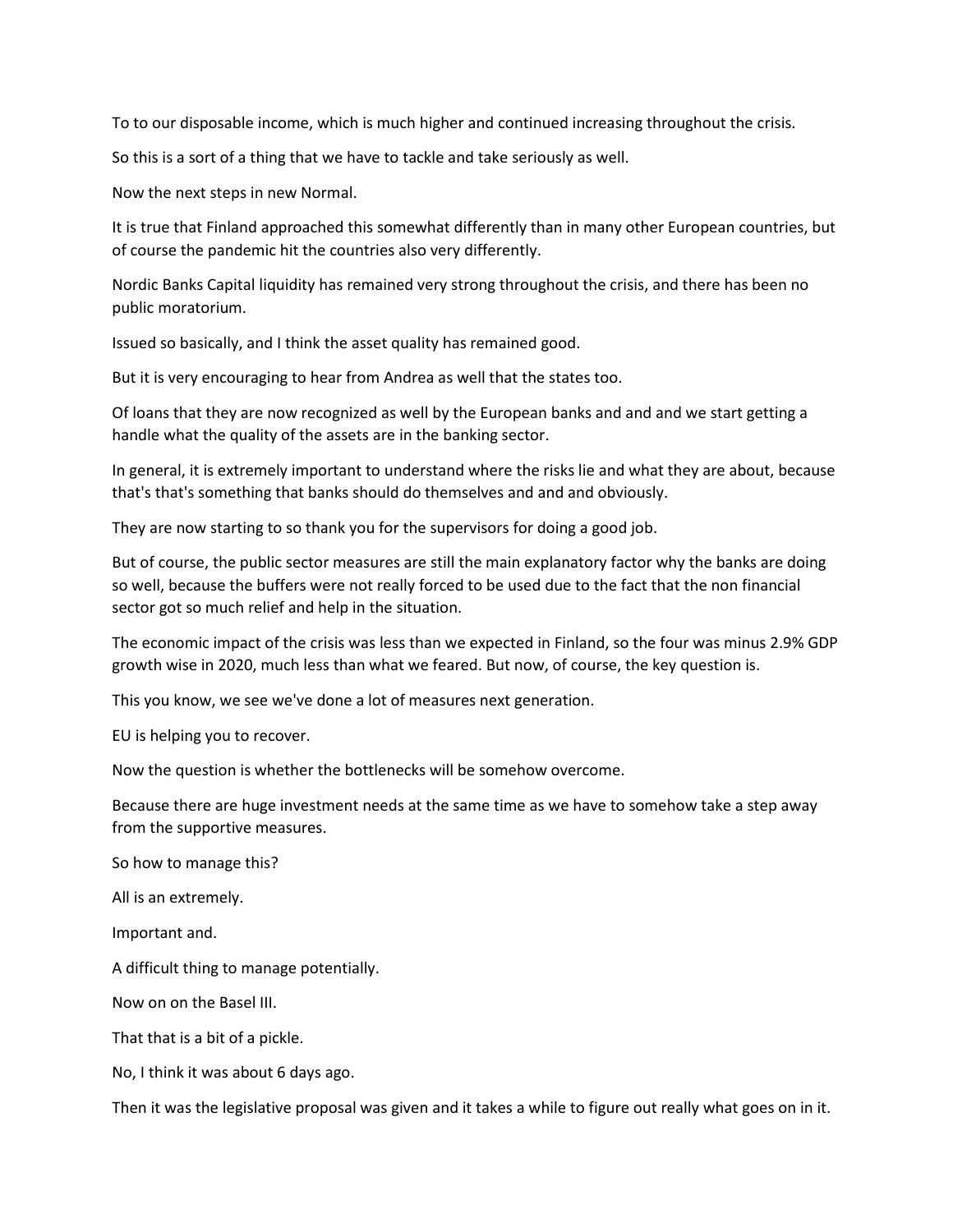Because there are.

A lot of.

Things that try to at the same time.

Also, you know, reduce the shock of very long transition periods.

I've understood from the media that.

The banking sector is very unhappy about it.

It's a lot of discussion about the raising level of capital requirements to do it.

Now my question is, looking at the Rhinos and the elephants and and everything in the room and outside it potentially a threat, we really don't know about the unknown.

Unknowns and the capital buffers are to protect against that.

Now of course there are good cases to be made for having ability to release buffers in exceptional crisis situations, such as the pandemic.

But I must say I'm more of the persuasion that believe.

Means that good buffering up against a crisis because you don't know what the next crisis is about is always very healthy.

Now, having said that, of course banks role.

As I said, they are information platforms.

They wear that before the big tech their role is to dig deeper into the data and figure out what the price of risk is and I hope they get it.

Good sparring partner from the Capital Markets union.

Because more competition there is in this game the price there is the better it comes, but it is difficult to price in a situation where there are still so many exceptional measures in place as well as you know central bank policies.

But the government policies as well, but indeed that has to be done better, and the Basel 3 hopefully.

Helps, although it sets a floor to internal models.

I think it's still the markets role to push for the banks to do a good job on this and to compete for the customers and providing best services.

Whether they are lending or payment services or other services, because it may very well be that the digitalization actually transfer of or pivots the banks business models in ways that we can't.

Really yet figure out, so I'm hoping that that sort of thinking is finally picking up the pace and starting now that the pandemic got the got the sort of door open and banks are embracing it, hopefully.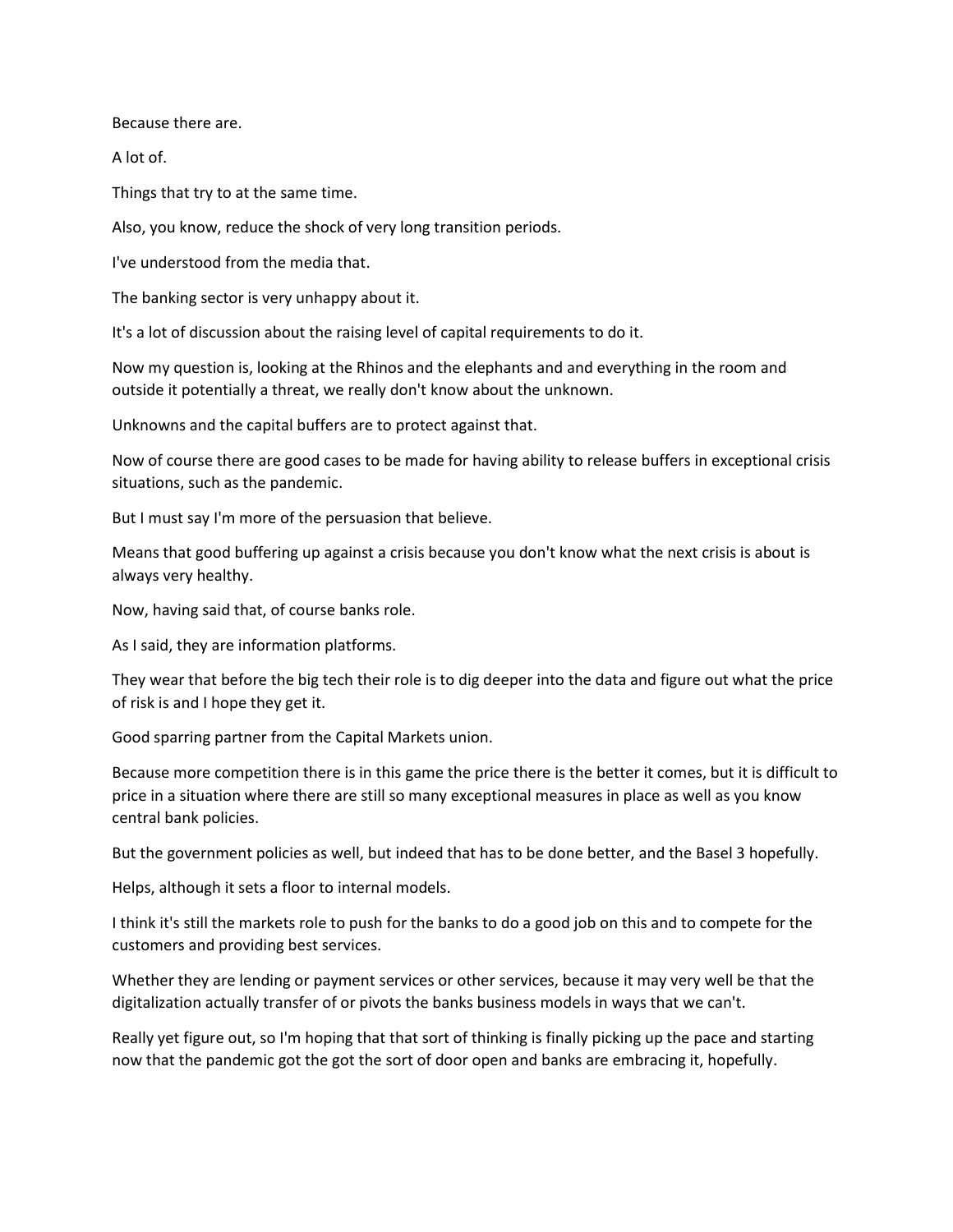I'm just concerned that due to the lot of commotion and large unhappiness in the media, but the puzzles free that it will become quite a Christmas tree that it will be covered.

I mean the exceptionalities or the spatialities in the you know different Member States in Europe will require.

Attention from the political side and will take it further from the idea that it's just sitting more of a floor to internal models that may start carving out the idea of of risks and their pricing being key.

And and you know more sort of an idea of a supporting factors or something like that bring compensating for for what is being done would not be a very smart idea.

I think it would go against the grain of of the financial sector having to price the risk, but we have huge challenges as well that we have to tackle.

I'll come back to those towards the end of it, but it'll be interesting to see what is the end outcome after negotiations for the Basel III.

What sort of a what sort of package do we put together in the end?

I hope it's a sensible one, and Andreas points where we're quite good on those.

Now on the banking union.

Now, why doesn't it have Edis yet?

I mean, we do have a banking union, we just don't have a European Deposit Insurance system and I think it is.

It is easier to understand the challenges in negotiating such a deal when one thinks about what a moving animal it is.

It is actually not fixed in time.

The crisis management and Deposit Insurance review are are on on the way.

The Commission is going to.

Hopefully give one day their proposal on it.

For us, before we know how the crisis management framework is changed, it is really difficult to accept that we would have to agree on.

Common Deposit Insurance scheme.

The problem is that there is probably some ideas floating about or thinking potentially of using those.

Funds for other things than just covered deposits in in helping the depositors.

In the situation where bank is in crisis and there has to be more clarity on that, what is the use of it is before agreeing to it, of course is a bit of like a unhappy marriage in the sense that different countries different Member States have different.

Issues with the package.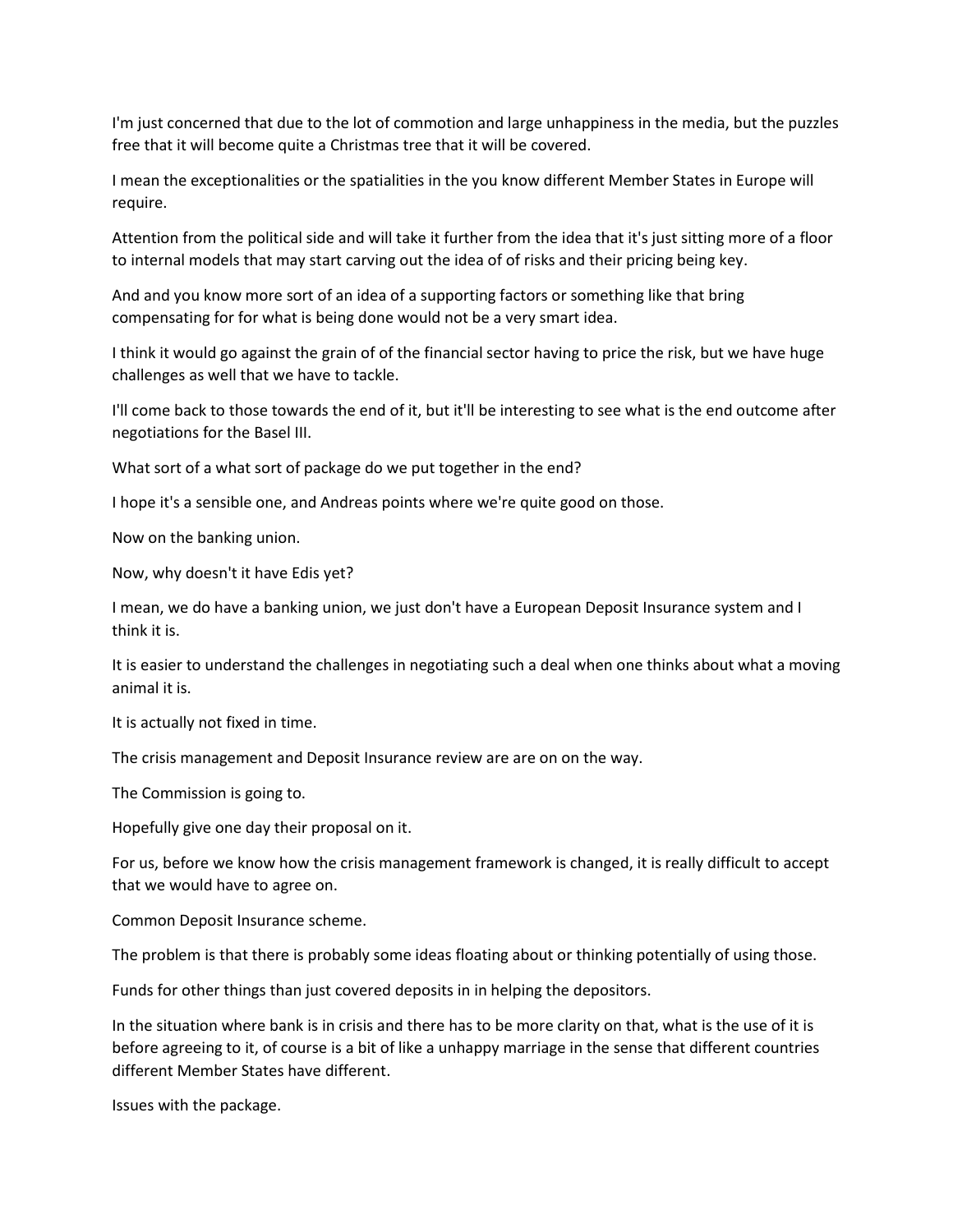There is definitely a home host issue.

There is the discussion about the regulatory treatment of sovereign exposure, which is of course very heated as well.

There is the crisis management and there is.

It is so there are a lot of different bits and pieces that are trying to be negotiated together and this work will continue.

You very soon are.

Actually, it's already ongoing on certain levels, but politically as well later on, when there is clarity on what direction we want to take, but for from our point of view, clarity on the crisis management framework and the changes that our plan to it would be really good to know because we are very committed actually to have a full blown.

Banking units, all its glory.

Also the whole Ed is provided that the bailing is respected and it applies to banks consistently so, so no bailout of any sort of.

Best that is now beyond the rules that we have now would be except for the what the deposit guarantee scheme covers would be something that we would be very fixed on.

So what so?

The world east extent that we are looking at?

I mean everybody is more indebted after the global financial crisis, the euro crisis and the pandemic.

So, so we need to buffer up.

We there has to be good buffers for the next crisis.

We don't know what it is.

I often joke that it must be then the aliens, because it's almost everything else that we've seen already, but clearly it is not enough that we trust that things will go better or there they are lower for longer or or rely on our good luck.

I think the history has shown that.

In less than 15 years we've had three crises, so things just happen, and I guess you could call that a new normal.

We just have to be good at handling the crisis no matter what they are.

It means that it can't always be landing on the taxpayer.

And on the government, it's also that the companies will have to become better in understanding.

It's very complicated and quickly moving.